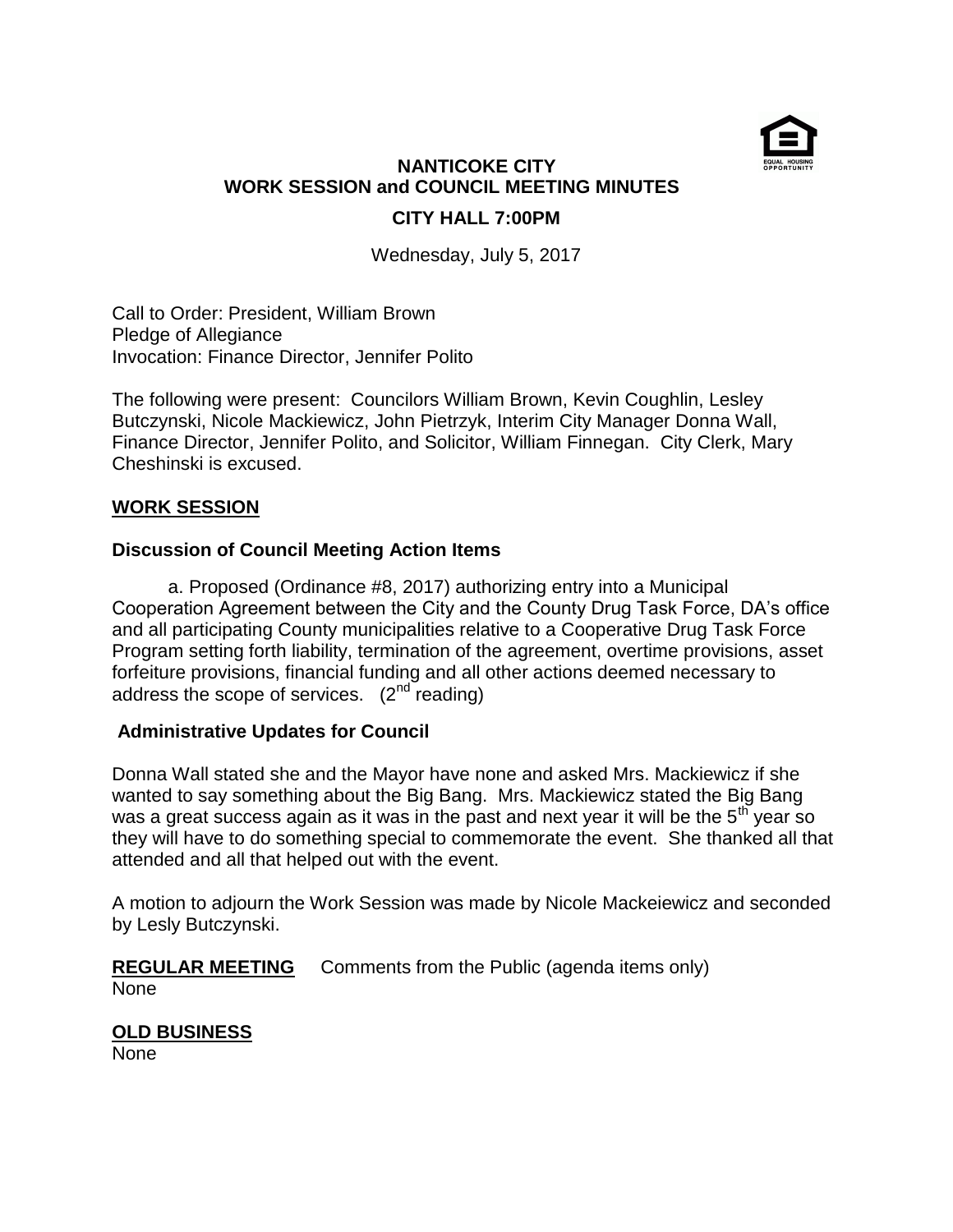#### **NEW BUSINESS**

A motion to approve the June 21, 2017 meeting minutes was made by Mr. Coughlin, second by Mr. Pietrzyk, motion carried. Council President William Brown abstained. He was excused from the June 21st meeting.

Mrs. Mackiewicz made a motion to pay bills in the amount of \$392,058.18 (Payables \$297,326.08) (Payroll \$94,732.10) second by, Mr. Coughlin, motion carried.

A motion was made by Mr. Pietrzyk, second by Ms. Butczynski to adopt Ordinance #8 of 2017 on the second reading, authorizing the entry into a Municipal Cooperation Agreement between the City and County Drug Task Force. Motion carried.

## **COMMENTS FROM THE PUBLIC**

Mr. Gianuzzi requested to ask 3 follow-up questions on behalf of John Telencho who was unable to attend the meeting. First he asked how much were the original grant amounts to do the streetscape and how much is left. Donna Wall replied we have 5.6 million available, we physically do not have that amount sitting in a bank account. It is a drawdown grant she replied. Secondly, has there been any progress made on the streetscape and Donna Wall replied we are in the design phase and we are awaiting PENNDOT approval. Thirdly, the question was for Atty. Finnegan and he wanted to know if Atty. Finnegan Spoke to the Assistant DA concerning drug raids in rental units and can the City seize the properties form the Landlords. Atty. Finnegan said he did talk to the Assistant DA and unless you can prove the Landlord knew of the drug interactions and ignored it, you would need that proof. If you do not have proof than the answer is No, the City cannot lawfully seize the property.

Mary Jane Wido was questioning Council about handling the issues brought to their attention months ago on Loomis Street. Ms. Wido stated the property on 23 Loomis St. is still loaded with garbage and junk and now she has snakes in her yard due to the tall grass and weeds. She asked if we had an ordinance concerning tall grass/weeds and junk in people's yards. Council President Brown replied yes we do and the City Manager will talk to the Code Officer and have him address this issue. Ms. Wido also said the trees need to be trimmed around the power lines an can we call someone to come out to trim the branches. Donna Wall replied she will see if the power company's contractor will come out but she is not sure if they will. Ms. Wido stated she is not doing it and is not paying someone to do it. Councilwoman Mackiewicz was question by Council President Brown about Loomis Street and she said that the parking issues have definitely gotten better. Mr. Brown stated Wally was supposed to put up signs to help with the parking issues.

Hank Marks expressed his anger about having to get another survey done to complete the streetscape. He states it has been over 12 years that this project has been delayed for many reasons and he wants to go to Senator Toomey about the state and try to get some answers. Mr. Brown agreed with Mr. Marx that the streetscape has taken way too long to complete but the Mayor and Council are doing their best to move it along. Donna Wall replied that we are in the design phase and asked him who told him another